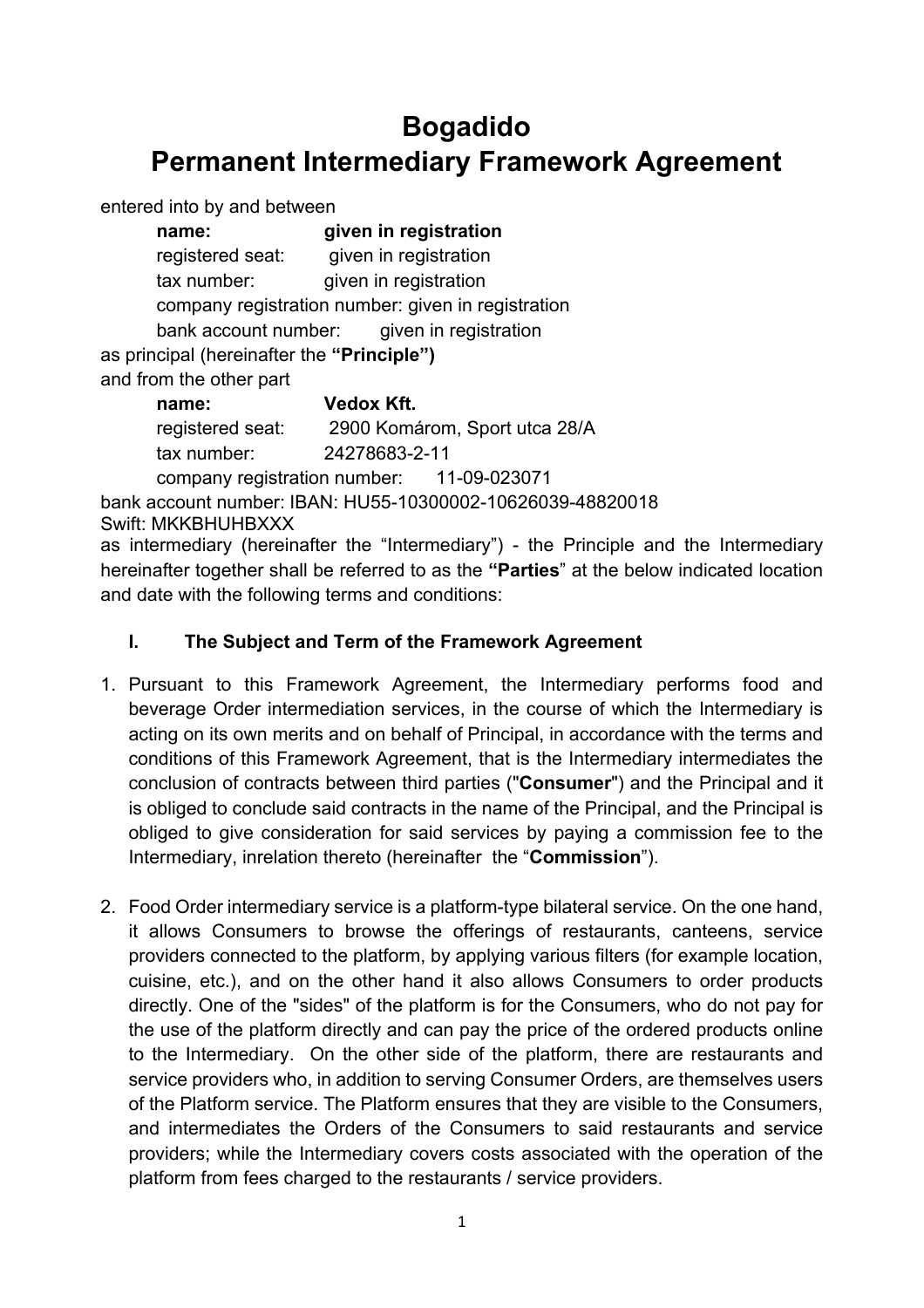- 3. The Parties conclude this Framework Agreement for an indefinite term.
- 4. The Parties stipulate that this Framework Agreement applies to the business premises and service units of the Principal, which are located in the *given in registration* country.
- 5. The Intermediary is obliged to create and operate an on-line application which enables Consumers to select the appropriate restaurants premises through the application operated by the Intermediary (hereinafter the "**Application**") and which Application also enables Consumers to submit to the Principal, on-line food and beverage orders (hereinafter the "**Order**"). The Parties state that the Application is available to the Consumers in Hungarian, English and Spanish and that the Application operates on Android and iOS interfaces.
- 6. The Intermediary undertakes to enter into a contract with a company providing online payment services, through which the Consumers, after placing their Order, shall be able to pay the purchase price of the Order on-line via a credit card payment.
- 7. The submission of the Order by the Consumer

The Consumer selects, through the Application, any (most likely the closest) (food service provider unit) of the Principals listed in the Application, with whom the Intermediary has a contractual relationship and whose food, beverage and other products (hereinafter referred to as "**Product**") can be viewed through the Application; thereafter, the Consumer selects the Product he or she intends to purchase and makes the Order through the Application. The Consumer submits the Order to the Intermediary through the Application. The Consumer shall pay the purchase price of the ordered Products to the Intermediary via a bank/credit card through the pos terminal operated by the Intermediary.

The Intermediary is obliged to immediately submit the Order to the Intermediary. If Principal, receives an Order from the Consumer, then the Principal shall prepare the Order for the Consumer immediately but at the latest within 90 minutes of Principal's receipt of the Order; therafter, it shall inform the Consumer by means of a push message via the Application that the Order has been completed and it can be picked up. If the Consumer does not takeover the Product within 5 minutes from the time the push message is sent, then the system will also inform the Consumer by SMS (text message) that the Product can now be picked up. If the Consumer does not takeover the ordered Product within 30 minutes, the Order will be cancelled and no refund will be given to the Consumer.

- 8. Obligations and duties of the Intermediary:
	- The Intermediary is obliged to ensure the operation of the Application and the online interface to ensure that Orders can be placed.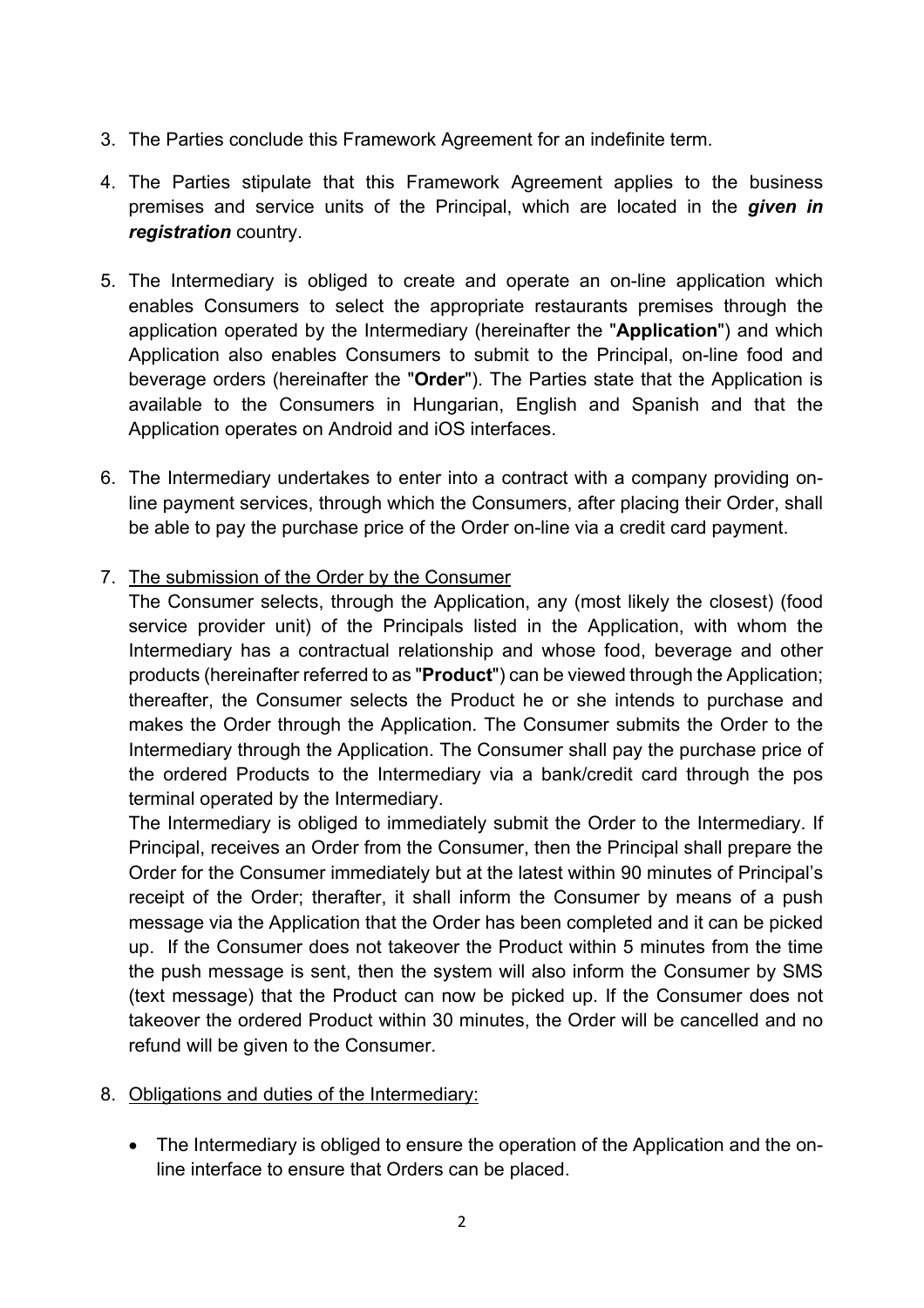- The Intermediary is obliged to immediately submit the Order to the Principal.
- The Intermediary is obliged to ensure that to the Consumer has the ability to make an electronic payment.
- The Intermediary is obliged to forward to the Principal the purchase price (that is the consideration) paid by the Consumers in accordance with the below.
- The Intermediary supports the Principal with marketing tools (such as, banners, sticker, flag, etc.).
- Logging orders and feedback, preparing statistics for the Principal.
- Handling of user complaints, separate consultations with the Principal in this regard.
- 9. Obligations and duties of the Principal:
	- The Principal shall upload to the on-line platform the Products, the prices of the Products, as well as the components and other features of the Products it sells and any changes in the Products (appearance of a new Product, termination of a Product, changes in the prices of the Products) shall be uploaded immediately to the on-line platform.
	- The Client is obliged to maintain and update its own on-line page in the platform on a continuous basis, upload its banners, logos and food photos.
	- The Principal shall provide the appropriate hardware (telephone, computer, tab, TV, display, thermal paper printer, etc.) necessary for the proper operation of the software application used by the Intermediary.
	- The Principal is obliged to provide continuous network access to the Internet.
	- The Principal is obligated to execute the Order sent by the Intermediary without delay and at the latest within 90 minutes of receiving said Order and notify the Consumer as described in Section 7 of this Framework Agreement.
	- The Client is obliged to set up and maintain a separate collection point with the appropriate banners and flags set up for this purpose in order to serve the Consumers (handing over the ordered products).

## **II. Entry fee, operating fee, commission and costs**

- 1. The Parties agree that the Intermediary's Commission fee shall be after each **Delivery** EUR 2,50 +VAT, in case of each**Take away** EUR 1,5 + VAT, in case of each **Table booking** EUR 0.10 + VAT which the Intermediary is entitled to deduct from the purchase price received from the Consumers for the sale of the Products. **Due to Covid19 restrections we offer our service free of charge, valid until revoked.**
- 2. The Parties agree that Consumers will pay the purchase price of the Products on the basis of Orders through the payment portal established by the Intermediary, which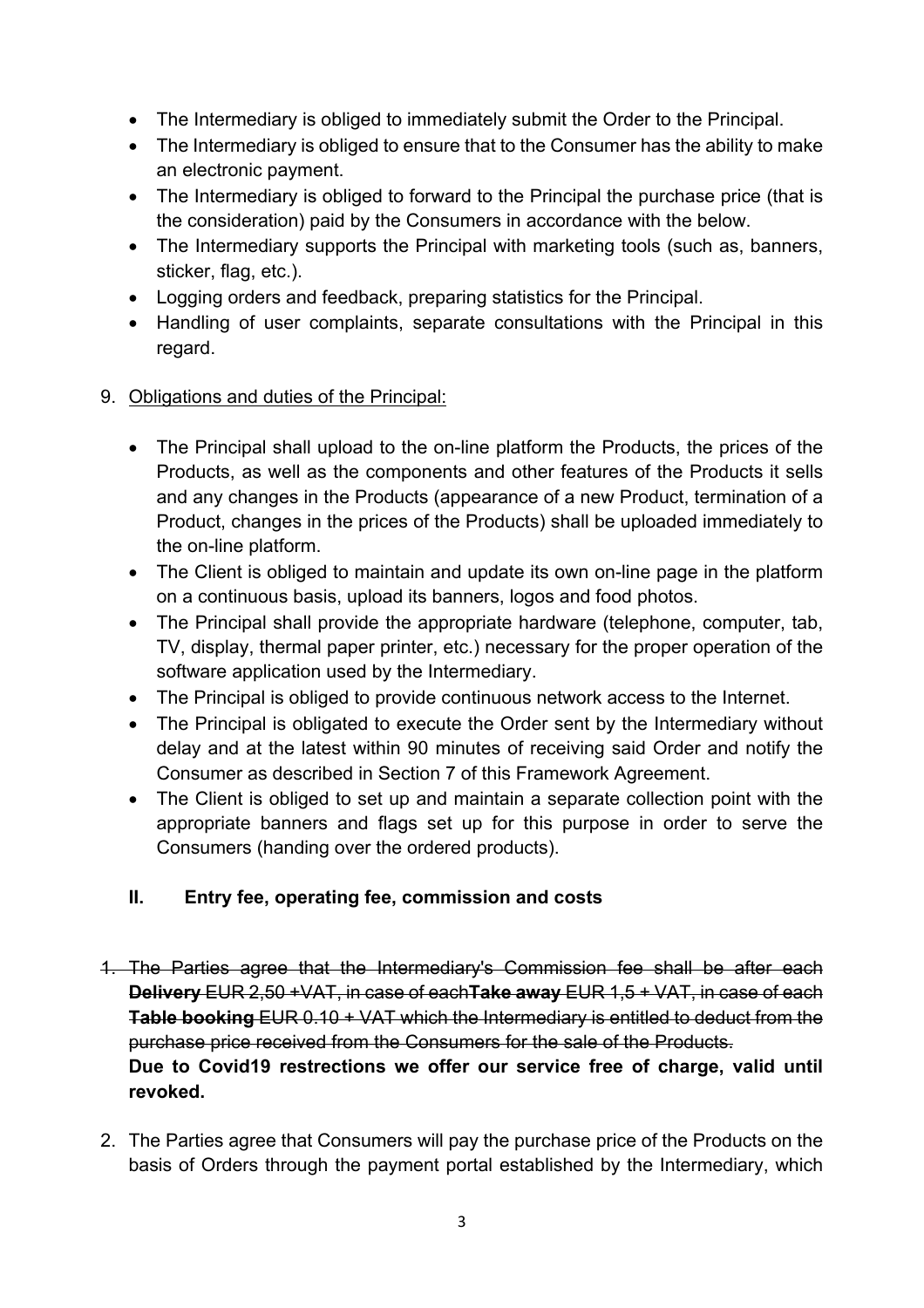will be credited to the Intermediary's payment account. The Intermediary shall send the settlement of accounts to the Principal twice a month - on the 15th day of the month and on the last day of the month - and at the same time, the Intermediary is obliged transfer by way of a bank transfer the amount due to the Principal after the deduction of the commission and costs. The Parties agree that if the value of the Orders received by the Principal and paid by the Consumers, reaches the gross amount of EUR 500 and the Principal makes a separate request in this regard, then the Intermediary after deducting an additional commission fee of 1% + VAT, is obliged to transfer the remaining amount due to the Principal from said amount within 1 business day.

3. The Intermediary, in addition to the amount of the Commission and the Service Fees, is also entitled to deduct the costs (bank charges) associated with the bank transfer from the purchase price received from the sale of the Principals Products.

#### **III. Liability with respect to quality and damages**

- 1. The Intermediary's liability for damages, irrespective of its legal basis with special regard to the impossibility, delay, defective performance, breach of contract - shall be excluded.
- 2. The Intermediary shall be liable only for Orders not transmitted do to any reason attributable to the Intermediary. The Intermediary shall inform and compensate the Consumer for such failure to transmit an Order; however, the Intermediary shall not be obliged to indemnify the Client for loss of income.
- 3. The Parties agree that the Intermediary shall be entitled to the full amount of its Commission even if it has forwarded the Order to the Principal in accordance with this Framework Agreement, but the Principal has failed to fulfil the Order to the Consumer, or the Principal performed and fulfilled the order but with delayed performance and as a result of said delayed performance the Consumer rescinded the agreement.
- 4. The Intermediary shall not undertake any liability with respect to the quality of the Product ordered or delivered by the Principal to the Consumer, nor shall it be liable with respect to the timely preparation thereof. The Intermediary shall not undertake any product liability on behalf of the Principal with respect to the quality of the Product ordered; therefore, the Principal is solely and fully liable for the quality of the Product and the quantity of the Product is handed over to the Consumer according to the content of the Order. However, the Intermediary shall put forth its best effort to ensure that the Principals listed on its platform provide the Consumers with truly high-quality Products, and to this end, the Intermediary will test the Principals in a contractual relationship with the Intermediary by placing trial orders and in this way it will also test the selection offered by the Principal. The Intermediary is entitled to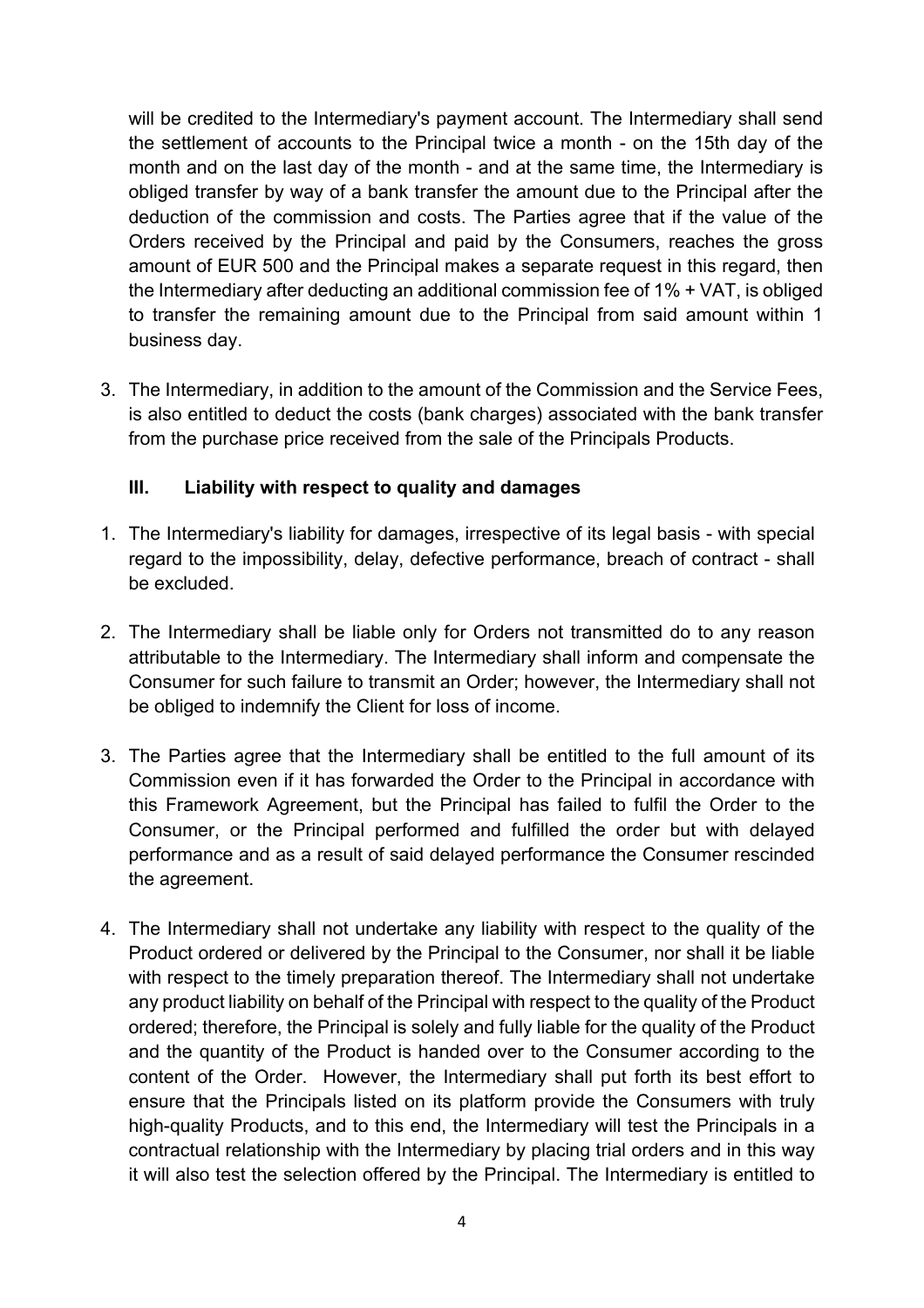disable and prohibit those Principals from the the use of the Application who produce a series of quality defects or delays - at least 3 such defects or delays per month; furthermore, in such cases, the Intermediary is entitled to terminate this Framework Agreement with extraordinary termination.

## **IV. Food labeling and information on ingredients**

- 1. Regulation (EU) No 1169/2011, Decree No 36/2014 (XII.17.) FM and other relevant legislation, require the food business operator selling the food products, to provide detailed information with respect to the food prepared and sold to the consumer. The provision of information obligation shall cover, inter-alia, substances and materials causing allergies and intolerances, certain colouring materials and foods containing sweeteners. In light of this end, the Principal shall place pre-order and pre-order leaflets for each food on the Website and in the Application, in a manner to ensure that it is accessible to consumers before the Orders are placed and that it is in compliance with relevant applicable laws and regulations.
- 2. The Intermediary's business activity is limited to the transmission of Orders with respect to the Products defined herein; thus, it does not interfere with, influence or view the procurement of raw materials used in the production of food and is therefore not subject to the provision of information related requirements set forth in Section IV.1 of this Framework Agreement. However, the Intermediary shall design and develop the Application, in a manner to create the necessary conditions for the Partner to comply fully with the applicable legal requirements. The Principal is obliged to place in to the Application and on the web-page, all the required data and information pursuant to and in accordance with the applicable laws. The Principal is solely liable with respect to the legality, completeness and validity of the disclosure.
- 3. The Principal is obliged, at the express request of the Consumer, to provide inform to the Consumer with respect to the ingredients, weight, shelf-life and storage conditions of the food in question. This obligation will be fulfilled by the Principal directly to the Consumer; the Intermediary will not collect, store or release this data.
- 4. If the Principal fails to comply with its obligation to provide information under this Section of this Framework Agreement or the information provided by the Principal is incomplete, incorrect or invalid and consequently the Intermediary incurs any disadvantage (e.g. administrative fine, liability for damages), then the Principal is obliged without limitation to hold harmless and indemnify the Intermediary.

#### **V. Data protection provision**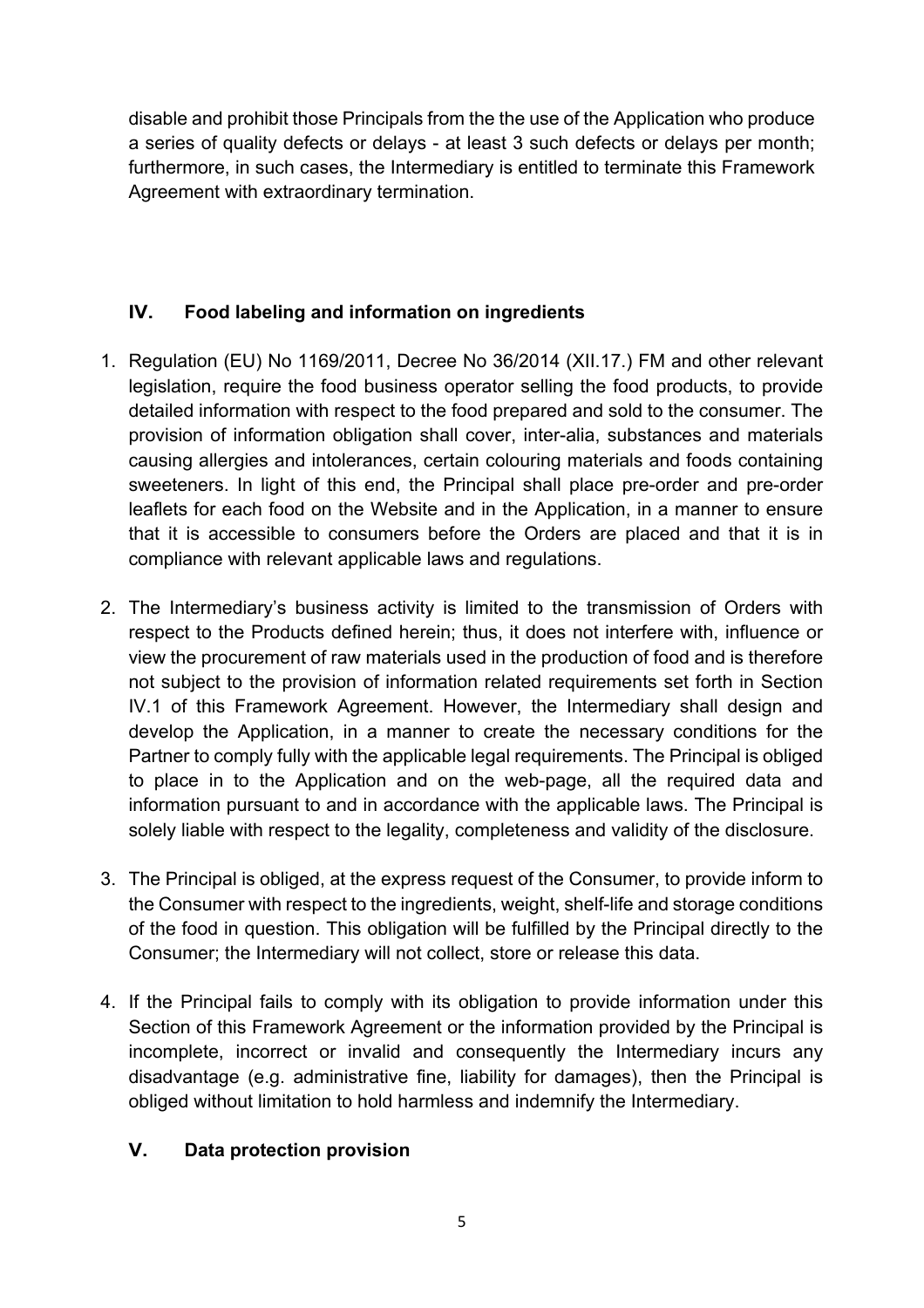- 1. The Parties stipulate that pursuant to the General Data Protection Regulation (Regulation (EU) 2016/679 of the European Parliament and of the Council) ("GDPR") and Act CXII of 2011 on the Right of Information Self-Determination and Freedom of Information Act (Info Act) on data management and data protection, they are both data processors. The Personal Data of the Consumer shall be forwarded by the Intermediary to the Principal solely for the purpose of fulfilling the Order, with the consent of the Consumer. The Principal may not pass on such data to third parties data processors (e.g. accountant) acting on behalf of the Principal or employees of the Principal, nor may it be used for advertising purposes.
- 2. The Intermediary, after it transfer personal data to the Principal, shall have no liability whatsoever with regard to the lawfulness of the processing of such data by the Principal. The Principal must provide information to the Consumers regarding the Principal's own data processing of the Consumer's personal data.
- 3. Providing Consumers with appropriate privacy information is the responsibility and obligation of each contracting Party, that is the Intermediary and the Principal.

### **VI. The conclusion, modification, termination and disputes relating to this framework agreement**

- 1. The Parties acknowledge that this Framework Agreement is concluded by electronic means pursuant to Paragraph § 6:82 and § - 6:84. of Act V of 2013 on the Civil Code (hereinafter the "**Civil Code**"); thus this Agreement is deemed to be a written contract.
- 2. This Framework Agreement may be amended or terminated only in writing and by mutual agreement of the Parties. The amendment and / or termination of this Framework Agreement may also be effected electronically provided that these representations comply with the provisions of Paragraph 6:7. § (3) of the Civil Code, that is, if the content of the related legal statements are invariably reproducible and the identity of the declarant and the date on which the statement is made are identifiable.
- 3. Either party is entitled to terminate this Framework Agreement without justification, by giving the other Party a 30-day termination notice, with the condition that the Intermediary shall simultaneously with the termination of this Framework Agreement shall also satisfy its payment obligations to the Principal.
- 4. The Parties may terminate this Framework Agreement by mutual consent at any time.
- 5. This Framework Agreement may be terminated by either Party with immediate effect, with justification for the extraordinary termination, in the event of a material breach of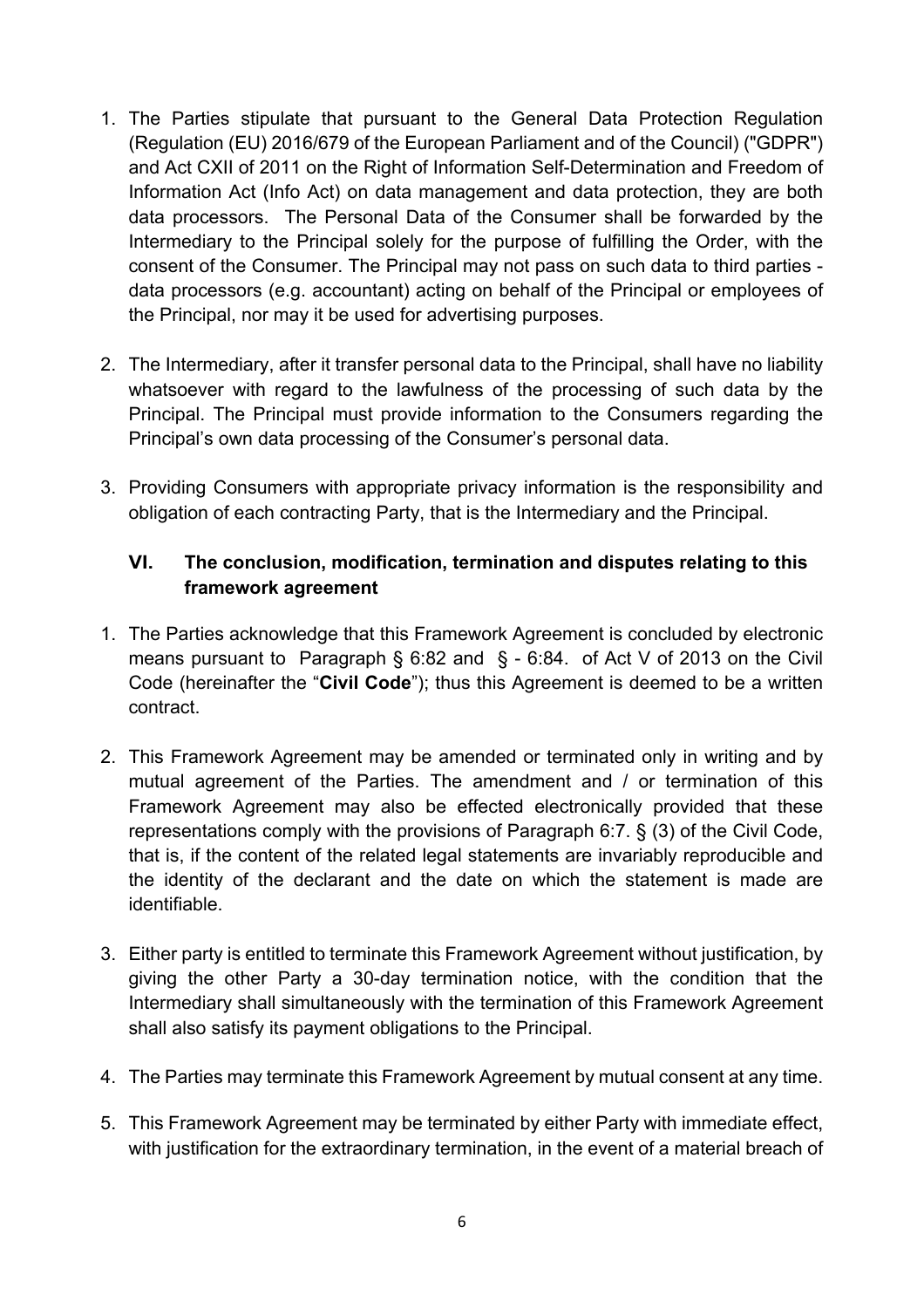this Framework Agreement by the other Party. The following, in particular, but not exclusively, shall be regarded as material breach of contract:

- a) the Intermediary is in payment default, for a period in excess of 10 banking days, with respect to the amount due to the Principal from the income generated from the purchase price of the Products;
- b) the Principal fulfil the Order for the Consumers at least 3 times per month with undue delay or erroneously/defctively.
- 6. The Parties agree that they are obliged to immediately notify each other with respect to any changes in their details, particularly but not exclusively, including changes in their bank account, managing director, members, or registered seat.

#### **VII. Miscellaneous Provisions**

- 1. The Parties shall treat the content of this Framework Agreement as business secret and neither Party shall disclose any content hereof to any third party without the prior written consent of the other Party. Information obtained by either party in the course of performance of this Framework Agreement which relates to the other party's past, present or future developments, business activities, products, services, employees or technical knowledge shall be considered as business secrets and shall be treated as confidential by the contracting parties. A Party that becomes aware of the other Party's confidential information may only and exclusively use said confidential information in the course of performance of this Framework Agreement and may not disclose to any third party, publish, copy or reproduce without the prior written consent of the other Party. The confidentiality obligation referred to in this clause of this Framework Agreement shall remain in full force indefinitely after termination of this Framework Agreement. In the event of a breach of this confidentiality clause, the breaching party shall pay a penalty of HUF 1,000,000 / EUR 5000 to the nonbreaching party.
- 2. The Principal hereby declares that it has not entered into any agreement with any natural or legal person engaged in the same or similar activities for the services covered by this Framework Agreement; furthermore the Principal undertakes the obligation that in case of an ordinary termination of this Framework Agreement by the Principal or an extraordinary termination of this Framework Agreement for any reason attributable to the Principal, then the Principal shall refrain from entering into an agreement for the same or similar services as described in this Framework Agreement, for a period of at least one year. The Parties agree that if the Principal breaches its obligation under this Section of the Framework Agreement, then, it shall be obliged to pay a penalty in the amount of HUF 1,000,000 / EUR 3000 to the Intermediary.
- 3. The Parties are obliged to act in good faith and and in a fair manner with each other and must cooperate closely in the performance and execution of the transactions